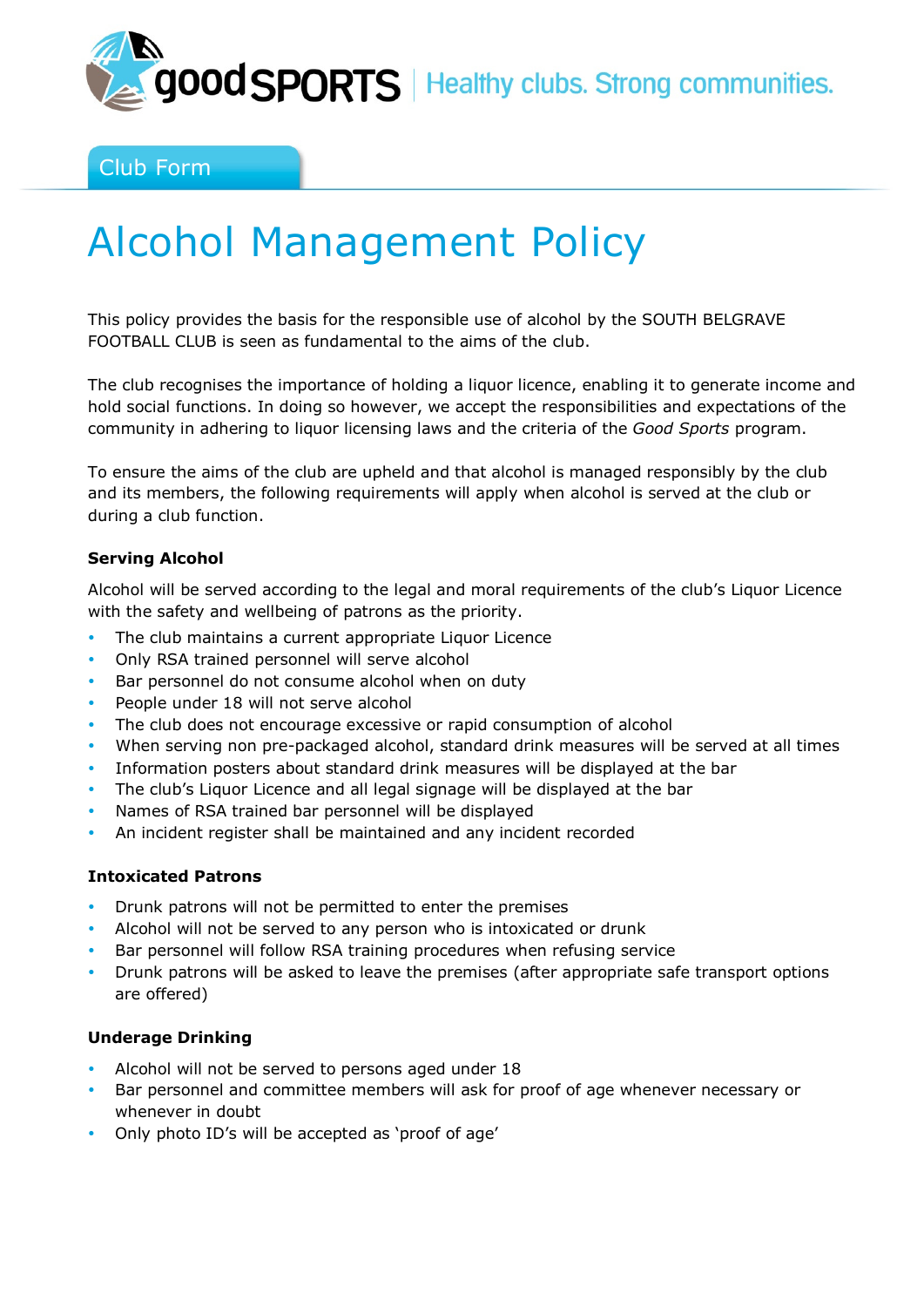# **Alcohol Alternatives**

The club recognises that alcohol is not the only revenue stream available and actively encourages the sales of alternative products to that of alcohol.

- Tap water is provided free of charge (where available)
- One low-alcoholic drink and at least four non-alcoholic drink options are always available and are at least 10% cheaper than full-strength alcoholic drinks
- Substantial food is available when the bar is open for more than 90 minutes or more than 15 people are present
- The club will avoid using alcohol for player awards and fundraising prizes

# **Safe Transport**

The club has a (separate) Safe Transport Policy that is reviewed regularly in conjunction with this Alcohol Management Policy.

## **Smoke-Free**

The club has a (separate) Smoke Free Policy that is reviewed regularly in conjunction with this Alcohol Management Policy.

## **Club Trips**

The club will monitor and ensure any club trips, particularly end of season player trips, strictly adhere to responsible behaviour and alcohol consumption in accordance with the principles of this policy and the aims of the club.

# **Non Compliance**

All club committee members will enforce the alcohol management policy and any non-compliance, particularly in relation to Licencing Laws and will be handled according to the following process:

- Explanation of the club policy to the person(s) concerned, including identification of the section of policy not being complied with, and
- Continued non-compliance with the policy should be handled by at least two committee members who will use their discretion as to the action taken, which may include asking the person(s) to leave the club facilities or function

# **Committee Policy Management**

The presence of committee members is essential to ensure the operation of the bar and compliance with this policy. At least two committee members who are RSA trained are required to be present at all club functions when the bar is open.

Key responsibilities of the duty committee members are to:

- Meet visiting police, cooperate and assist with any inquiries,
- Compliance in respect of persons under 18 years of age on premises,
- Recording any incidents in the incident register, and
- Ensuring strict compliance with all sections of this policy in accordance with legal requirements and the *Good Sports* program.





GoodSports.com.au